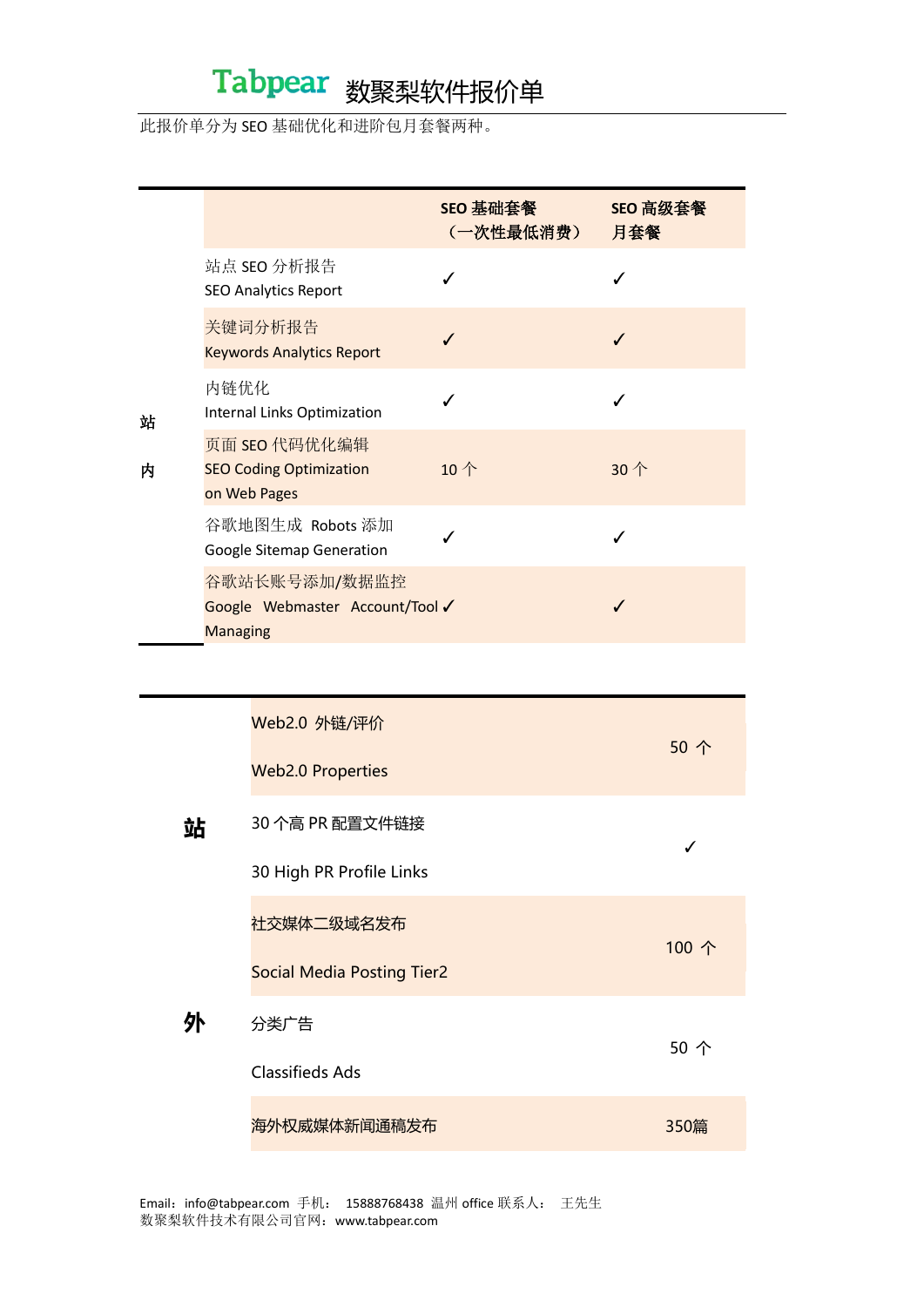# Tabpear 数聚梨软件报价单

| <b>Press Releases</b>               |    |                 |  |  |
|-------------------------------------|----|-----------------|--|--|
| 视频提交                                | 5个 |                 |  |  |
| Video Submissions & Creation        |    |                 |  |  |
| .EDU 和 .GOV 反向链接                    |    | 10个             |  |  |
| <b>EDU &amp; GOV Backlinks</b>      |    |                 |  |  |
| 图像链接 5 个                            | ✓  |                 |  |  |
| 5 Image Links                       |    |                 |  |  |
| DOC/PDF 链接 10 个                     |    | ✓               |  |  |
| 10 Submission DOC / PDF             |    |                 |  |  |
| Dofollow 利基博客评论                     |    | 40 个            |  |  |
| <b>Dofollow Niche Blog Comments</b> |    |                 |  |  |
| Dofollow 访客帖子                       |    | 100 个           |  |  |
| <b>PR / DA Dofollow Guest Posts</b> |    |                 |  |  |
| PR2+Dofollow 博客评论                   |    | 60个             |  |  |
| PR2+ Dofollow Blog Comments         |    |                 |  |  |
| 媒体文章带一个链接和 5 个关键词                   |    |                 |  |  |
| 1URL&5Keywords are                  |    | J               |  |  |
| included in Press Posts             |    |                 |  |  |
| 行业反链分析                              |    |                 |  |  |
| Industry backlink analysis          |    |                 |  |  |
| 海外流量导入                              | 无  | 50 <sub>w</sub> |  |  |